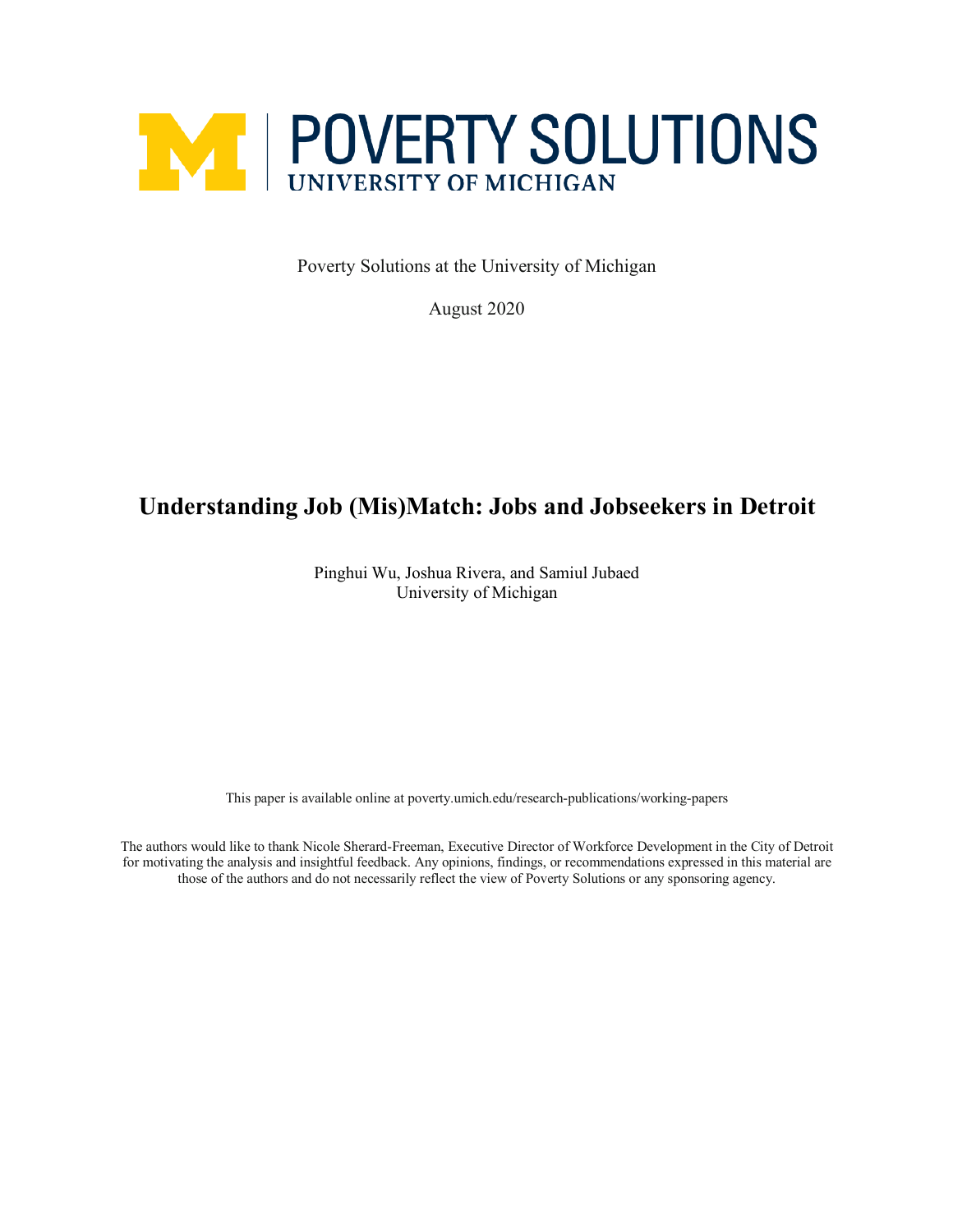# **Executive Summary**

The COVID-19 crisis has fundamentally changed Detroit's labor and job markets, with the city's unemployment rate currently estimated at  $32\%$ <sup>[1](#page-1-0)</sup> and many businesses still shuttered. However, even prior to the pandemic, Detroit residents faced limited employment opportunities. This analysis examines the extent to which job opportunities available in Detroit and the tri-county area before the COVID-19 outbreak matched the skills and attributes of Detroit residents. The results of this research can inform workforce training and barrier removal strategies, which will take on added importance during the period of economic recovery. The following summarizes our main findings:

- Across several major cities in Michigan, Detroit had the lowest jobs-to-unemployed ratio, with just 15 new job openings per month for every 100 unemployed residents in 2019. *The ratio was similarly low in the tri-county area (Wayne, Macomb, Oakland), with only 21 new job openings per month per 100 unemployed Tri-County residents*. This suggests that job competition was significant for unemployed Detroiters even if they were willing to travel a longer distance for employment.
- Low demand for workers without a bachelor's degree and those in lower-skill occupations drove the low job-to-unemployed ratio in Detroit. While there were only eight new job openings per month for every 100 unemployed Detroiters without a bachelor's degree, there was one new job opening available for every unemployed Detroiter with a bachelor's degree.
- The uneven supply of and demand for low-skill work in the metro region was only in part a result of spatial mismatch. While improvements in transportation are needed to better facilitate matches, the region also needs to increase the total number of job opportunities.
- The digital knowledge gap (ability to use a computer) may prevent 45% of unemployed Detroiters from accessing 72% of opportunities in the city of Detroit and 66% of the job openings in the tri-county area<sup>[2](#page-1-1)</sup>.
- Driver's license and auto insurance requirements may prevent 22% of unemployed Detroit residents from 25% of the job openings in both the city and in the tri-county area.
- State occupational licenses could prevent nearly all unemployed Detroiters from 27% of the job openings in the city and 25% of the job openings in the tri-county area.
- Physical activities such as walking or standing may prevent 5% of the unemployed Detroiters from 39% of the job opportunities in the city and 45% of job postings in the tri-county area. Furthermore, one-quarter of the labor force dropouts in Detroit (not working and not seeking employment either) have reported physical disability, and the high physical demand of available jobs may deter them from re-entering the labor force altogether.

 $\overline{a}$ 

<span id="page-1-0"></span><sup>&</sup>lt;sup>1</sup> Based on the estimation provided by the Local Area Unemployment Statistics (LAUS) program, US Bureau of Labor Statistics for June, 2020.

<span id="page-1-1"></span><sup>2</sup> The number of jobs for Detroiters throughout this study was obtained through the *Detroit at Work* website, which included both jobs in the city of Detroit and in its neighboring ZIP codes.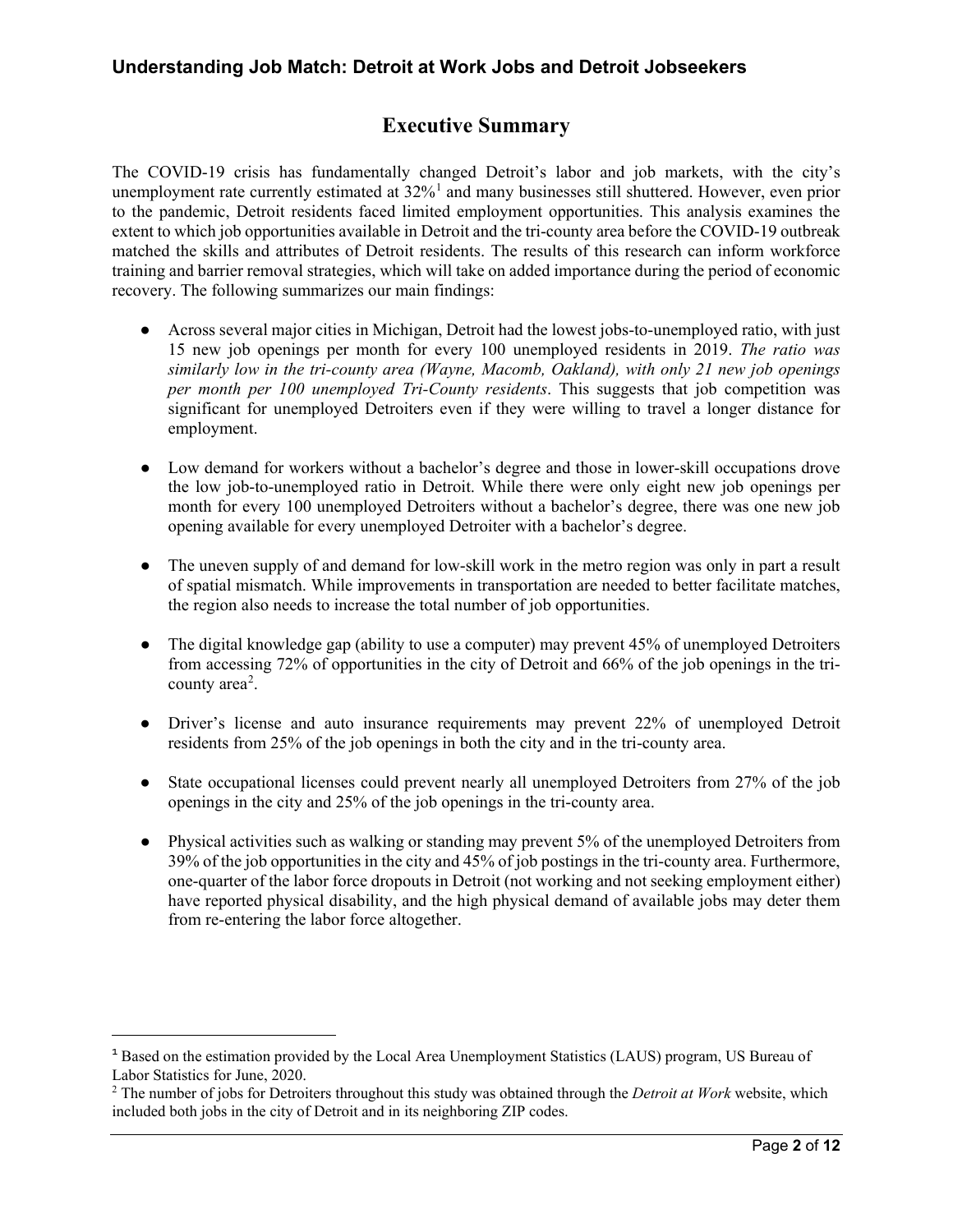# **Background**

#### *Analyzing the opportunities for Detroit's unemployed residents*

Over the last 10 years, the economic recovery in Detroit has been significant, with substantial job growth up until the COVID-19 crisis. However, challenges in matching workers with jobs were still present in the local labor market. Detroit had the highest non-working adult population share of any large city in the U.S. This was partially attributable to the lower educational attainment in the city than the national average. As a result, many residents lacked the skills needed to gain employment in high-skilled, higher-paying industries (Corporation for a Skilled Workforce, 2015). Furthermore, disability, lack of transportation, and criminal records created a set of intersecting barriers to employment (Holzer & Rivera, 2019). These issues added to historical trends that had long weakened Detroit's labor market, such as racial segregation and the collapse of the manufacturing sector in the region. In sum, even before the COVID-19 crisis, Detroit's unemployed residents faced a complex set of challenges in accessing employment.<sup>[3](#page-2-0)</sup>

Fortunately, by most accounts, the regional economy was strong prior to the COVID-19 crisis, and it is possible that the economic growth bolstered the opportunity for unemployed individuals to find work (Burton et al., 2020). To understand the extent to which Detroit's recovery had produced sufficient job opportunities for its unemployed workers, we reviewed online job postings through the *Detroit at Work* and *Pure Michigan Talent Connect* websites and compared the job requirements listed in those postings to the demographic characteristics of the unemployed residents in Detroit and the tri-county area<sup>[4](#page-2-1)</sup>. Online job postings have become the primary way in which employers advertise and job seekers learn about new jobs (Maurer, 2016; Ross & Slovensky, 2012), making these posts a critical source of data to help us understand the opportunities and challenges facing Detroit's labor market.

Specifically, we focus on three primary pre-employment screening areas that might prevent an unemployed worker from applying for or obtaining a job: skills, perceived risk, and mobility. Skills screening involves employers filtering their selection of candidates by educational attainment, existing skill sets, or prior work experience. Many employers also screen candidates for perceived risks, including criminal convictions and drug use. Finally, employers may screen for the mobility of applicants, such as by requiring a driver's license or auto insurance.

#### **Data**

The job posting data used in the analysis were retrieved from Pure Michigan Talent Connect (PMTC) and Detroit at Work (D@W) via the Department of Technology, Management and Budget (DTMB) in Michigan. The  $D(\partial_t W)$  job posting data is a subset of the PMTC job postings for jobs located in Detroit and its neighboring ZIP code areas. Throughout the analysis, we used the PMTC job postings data for analysis on the tri-county area and the  $D\ddot{\omega}$  data for analysis on Detroit. The study sample consists of the universe of jobs posted on PMTC and D@W between Jan. 1, 2019, and Dec. 31, 2019. To supplement the job description from the original job postings, we used the Standard Occupation Classification (SOC) code for each job posting to obtain detailed occupation-specific skill requirements from the O\*NET database. To compare the job requirement to worker demographics, we used the 2017 American Community Survey (ACS) and the 2016-2019 Current Population Survey (CPS) to estimate the educational attainment, occupation (based on the most recent work activities), and other demographic characteristics of the unemployed workers in the study area.

<span id="page-2-0"></span><sup>&</sup>lt;sup>3</sup> This analysis only focuses on unemployed Detroit residents as they are by definition looking for work. If we included those out of the labor force the number of work-eligible adults is much larger.

<span id="page-2-1"></span><sup>&</sup>lt;sup>4</sup> Detroit at Work is the City of Detroit's one-stop resource for employment and training opportunities. Pure Michigan Talent *Connect* is the State of Michigan's employment resource site.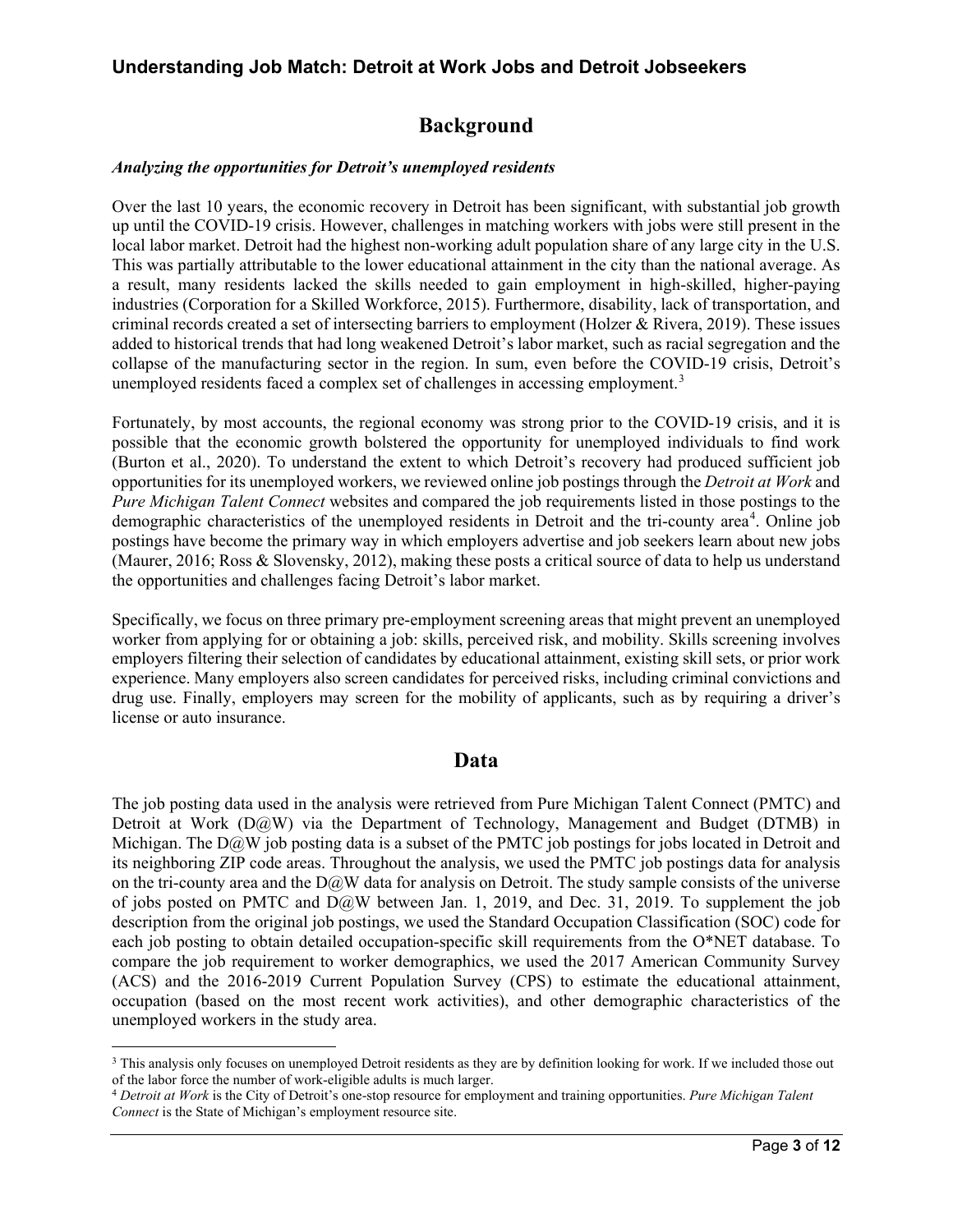# **Results**

#### *How did the number of job postings compare to the number of unemployed in Detroit?*

Detroit and its surrounding areas had the lowest jobs-to-unemployed ratio among major Michigan cities. Detroit had just 15 *new job openings per month* for every 100 unemployed Detroiters (jobs-tounemployment ratio of 15%) in 2019, whereas in Dearborn, Ann Arbor, Grand Rapids, Kalamazoo, Lansing, and Saginaw, there was at least one new job opening for every two unemployed workers each month (a ratio of over 50%).

If we include jobs in Detroit's surrounding suburbs that are accessible through the  $D@W$  job site, the ratio for Detroit's unemployed workers increases to 23%<sup>[5](#page-3-0)</sup>. Alternatively, if we look at the tri-county area (Wayne, Macomb, and Oakland), where many Detroiters commute for work, the ratio is 21%<sup>[6](#page-3-1)</sup>. While these ratios are slightly higher than for the city alone, they are still significantly lower than other Michigan cities, suggesting that unemployed workers in Detroit face stiffer competition for job opportunities than residents in other Michigan cities, even if they are willing to travel a longer distance for employment.<sup>[7](#page-3-2)</sup>

| Table 1 - Job-to-Unemployed Ratio in Select Michigan Cities: 2019 Monthly Average |           |                                 |                                 |  |  |
|-----------------------------------------------------------------------------------|-----------|---------------------------------|---------------------------------|--|--|
| City                                                                              | # of jobs | # of<br>Unemployed<br>residents | Jobs-to-<br>Unemployed<br>Ratio |  |  |
| Dearborn                                                                          | 1,462     | 1,317                           | 1.11                            |  |  |
| Ann Arbor                                                                         | 1,656     | 1,565                           | 1.06                            |  |  |
| <b>Grand Rapids</b>                                                               | 3,976     | 4,040                           | 0.98                            |  |  |
| Kalamazoo                                                                         | 983       | 1,540                           | 0.64                            |  |  |
| Lansing                                                                           | 1,748     | 2,998                           | 0.58                            |  |  |
| Saginaw                                                                           | 785       | 1,577                           | 0.50                            |  |  |
| Flint                                                                             | 585       | 2,999                           | 0.20                            |  |  |
| Detroit                                                                           | 3,284     | 22,170                          | 0.15                            |  |  |
| - $D@W$ job posting                                                               | 5,201     | N/A                             | 0.23                            |  |  |
| Tri-county area                                                                   | 17,555    | 83,392                          | 0.21                            |  |  |
| Source: DTMB (2019) Pure Michigan Talent Connect Job Postings, BLS Local Area     |           |                                 |                                 |  |  |

Unemployment Statistics database (2019)

<span id="page-3-0"></span><sup>&</sup>lt;sup>5</sup> The ratio shown here does not account for the unemployed population in these surrounding areas and is therefore an overestimate of the actual jobs-to-unemployed ratio for Detroit city and its bordering zipcodes.

<span id="page-3-1"></span><sup>&</sup>lt;sup>6</sup> The ratio reflects all unemployed individuals and job opportunities in the tri-county region.

<span id="page-3-2"></span><sup>7</sup> We did not generate metro estimates for the other cities referenced.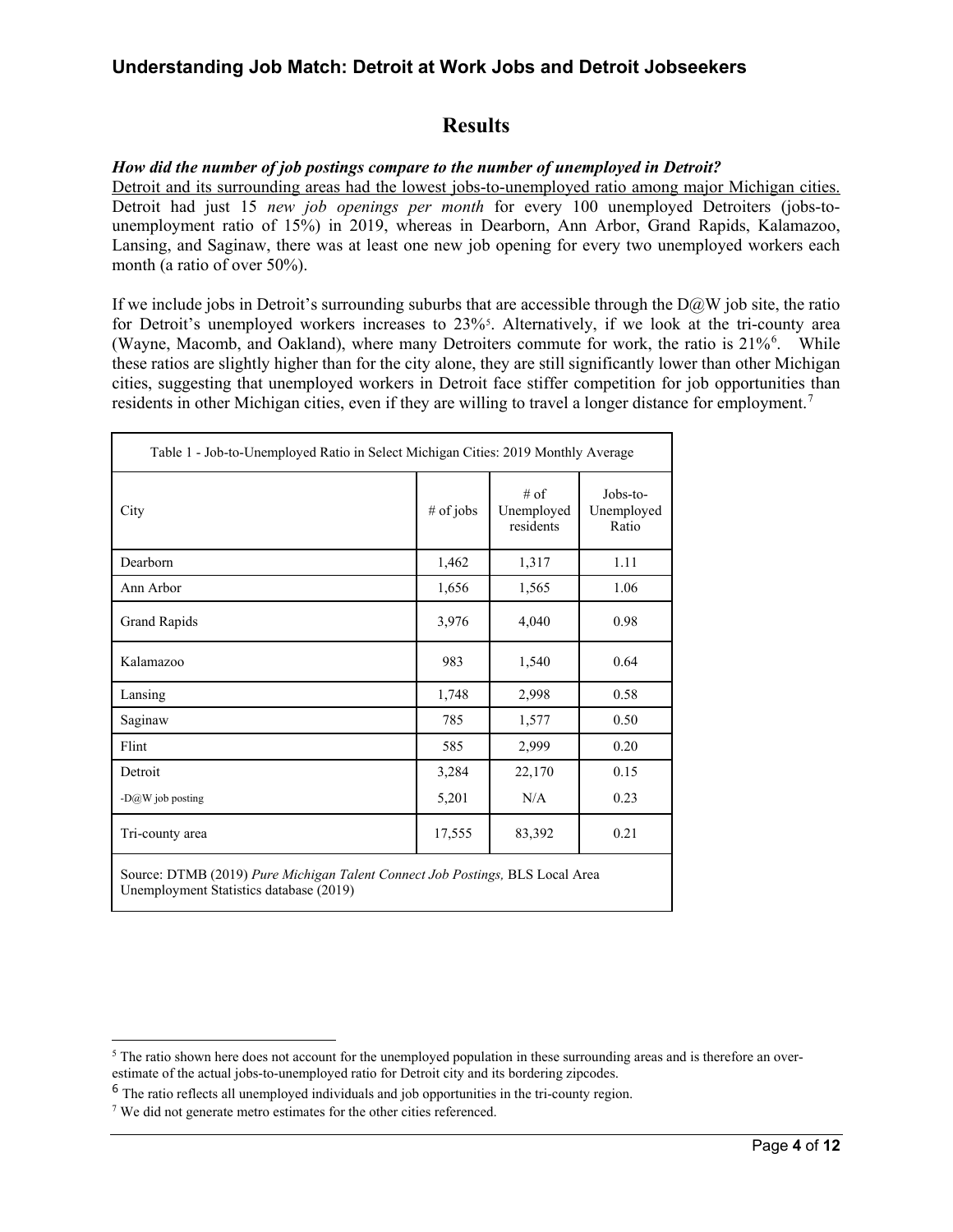#### *How do the skills and attributes of unemployed Detroiters match with the requirements of available jobs?*

First, the low jobs-to-unemployed ratio was partly driven by uneven supply and demand for lower-skill jobs. Table 2 compares the skill requirement of jobs and the skill attainment of unemployed Detroiters<sup>[8](#page-4-0)</sup>. The results show the low jobs-to-unemployed ratio in Detroit was driven by low demand for workers without a bachelor's degree and those in lower-skill occupations.

The jobs-to-unemployed ratio was 5% for high school dropouts, 8% for workers with a high school diploma or some college education, 28% for workers with an associate degree, and 100% for workers with a bachelor's degree or above. For clarity, this means that for every 100 unemployed Detroiters with a high school diploma, there were only eight new jobs per month that listed a high school diploma as the minimum education requirement. The ratios for those with more education may be higher than reported here, as an individual with more education may be qualified for a job that requires less education. For example, an associate degree holder may be qualified for positions in which the minimum education required is a high school diploma. However, this would also mean that the individual would not be capturing the wage premium she would hope to have earned through obtaining a postsecondary credential. It should also be noted that the high ratio for those with a bachelor's degree may be artificially high, as jobs requiring more education may attract workers from across the region to a greater degree than lower-skill work.

Nevertheless, the higher jobs-to-unemployed ratio for workers with a bachelor's degree suggests college education can improve the job-finding rate for a worker. The improvement, however, is conditional on the conferral of a degree and is very limited for workers with only an associate degree.<sup>[9](#page-4-1)</sup>

Reflecting the low ratios for those with less education, we also see a low jobs-to-unemployed ratio in occupations with lower entry barriers, such as those in the low-wage service sector (food services, building and ground maintenance, personal services), sales and administrative jobs, and blue-collar jobs (production, construction, and transportation). Detroit has an overwhelming excess supply of unemployed residents whose most recent work experience was in lower-skill, entry-level occupations, compared with the number of available jobs in these areas. Moreover, nearly one-quarter of unemployed workers reported no occupation affiliation because they did not have work experience in the last five years. These workers are likely looking for jobs in low-skill occupations as well, further aggravating the uneven supply and demand in these occupation categories.

Indeed**,** 58% of unemployed Detroit residents have been unemployed for more than one year and 24% for over five years. Both figures are 50% higher than the state-level averages. Research has shown that the probability of finding a job decreases steadily as the length of unemployment increases due to skill deterioration and employer discrimination (Krueger et al. 2014). The longer unemployment length thus puts these workers at a distinct disadvantage in the labor market.

<span id="page-4-0"></span> <sup>8</sup> The number of unemployed Detroiters by skill attainment is obtained from the American Community Survey (2017) which reports a higher unemployment number of than other official surveys. The jobs-to-unemployed ratios reported here are therefore downward biased in their absolute value and are best used for comparative purposes.

<span id="page-4-1"></span><sup>&</sup>lt;sup>9</sup> For this reason, we have combined workers with some college education with high school graduates in the analysis.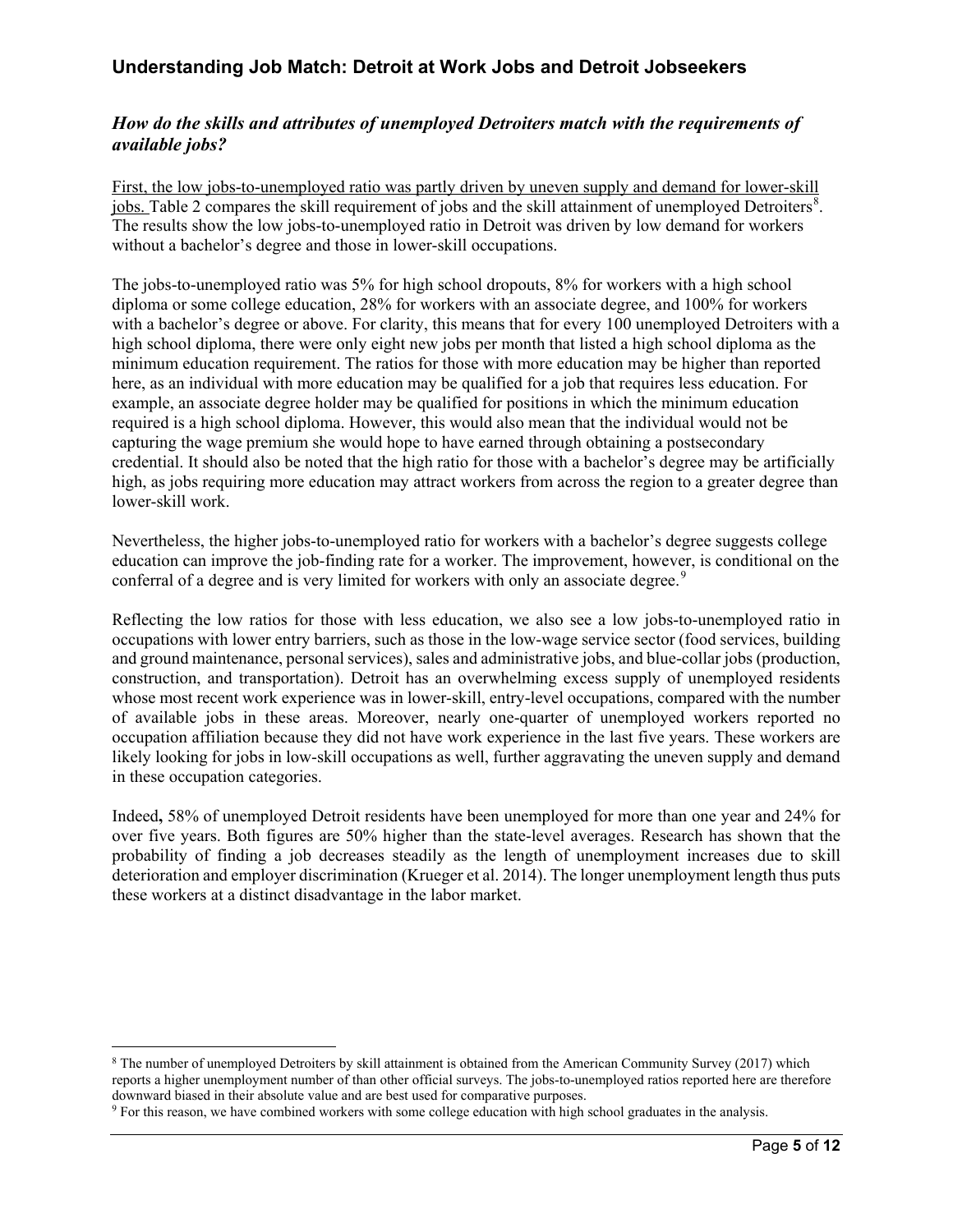| Table 2 - Skill Requirements of Jobs vs. Skill Attainment of Unemployed Detroiters                                      |                                                                                            |               |                                |                        |       |  |
|-------------------------------------------------------------------------------------------------------------------------|--------------------------------------------------------------------------------------------|---------------|--------------------------------|------------------------|-------|--|
|                                                                                                                         | Monthly Job<br>Unemployed Detroit<br>residents<br>Postings<br>( $D@W 2019$ )<br>(ACS 2017) |               |                                | Jobs-to-<br>Unemployed |       |  |
|                                                                                                                         | # of jobs                                                                                  | $\frac{0}{0}$ | # of<br>residents<br>$(18-64)$ | $\frac{0}{0}$          | Ratio |  |
| <b>BY EDUCATION</b>                                                                                                     |                                                                                            |               |                                |                        |       |  |
| Less than high school                                                                                                   | 493                                                                                        | 9%            | 9,165                          | 24%                    | $5\%$ |  |
| High school diploma or GED                                                                                              | 1,867                                                                                      | 36%           | 12,898                         | 33%                    | 8%    |  |
| Some college/vocational training                                                                                        | 104                                                                                        | 2%            | 12,270                         | 32%                    |       |  |
| Associate degree                                                                                                        | 584                                                                                        | 11%           | 2,069                          | $5\%$                  | 28%   |  |
| Bachelor's degree or above                                                                                              | 2,114                                                                                      | 41%           | 2,107                          | $5\%$                  | 100%  |  |
| Missing information                                                                                                     | 38                                                                                         | $1\%$         | N/A                            | N/A                    | N/A   |  |
| <b>BY OCCUPATION</b>                                                                                                    |                                                                                            |               |                                |                        |       |  |
| Production                                                                                                              | 157                                                                                        | 3%            | 4,339                          | 11%                    | 4%    |  |
| Construction, installation, and transportation                                                                          | 446                                                                                        | 9%            | 5,618                          | 15%                    | 8%    |  |
| Food, building Maintenance, and personal care<br>services                                                               | 354                                                                                        | 7%            | 7,559                          | 20%                    | $5\%$ |  |
| Sales and administrative                                                                                                | 707                                                                                        | 14%           | 7,722                          | 20%                    | 9%    |  |
| Health care support                                                                                                     | 249                                                                                        | 5%            | 995                            | 3%                     | 25%   |  |
| Management and business                                                                                                 | 868                                                                                        | 17%           | 513                            | $1\%$                  | 169%  |  |
| Computer, engineering and science                                                                                       | 970                                                                                        | 19%           | 693                            | 2%                     | 140%  |  |
| Health care                                                                                                             | 764                                                                                        | 15%           | 272                            | $1\%$                  | 281%  |  |
| Others                                                                                                                  | 394                                                                                        | 8%            | 1,636                          | 4%                     | 24%   |  |
| Occupation missing/no work experience in the last<br>five years                                                         | 292                                                                                        | 6%            | 9,162                          | 24%                    | N/A   |  |
| Source: DTMB (2019) Pure Michigan Talent Connect Job Postings; American Community Survey (2017) Public Use<br>Microdata |                                                                                            |               |                                |                        |       |  |

Second, the uneven supply and demand is in part a result of a spatial mismatch in skill supply and demand in the tri-county area (Wayne, Macomb, Oakland). Table 3 compares the skill requirement of jobs and the skill attainment of unemployed residents in the tri-county area. For the tri-county area as a whole, the jobsto-unemployed ratios are more equalized across the skill groups. Together with the results from Table 2, the numbers suggest there is a spatial mismatch in skill supply and demand within the tri-county area. While most lower-skill jobs are located outside of the city of Detroit, unemployed workers with lower skill attainment tend to reside within the city. On the contrary, higher-skill jobs are more concentrated in Detroit, while unemployed workers with higher skill attainment tend to live outside of the city.

The finding suggests transportation between Detroit and the rest of the tri-county area is essential for workers with lower skill attainment to access suitable job opportunities in the area. However, it is also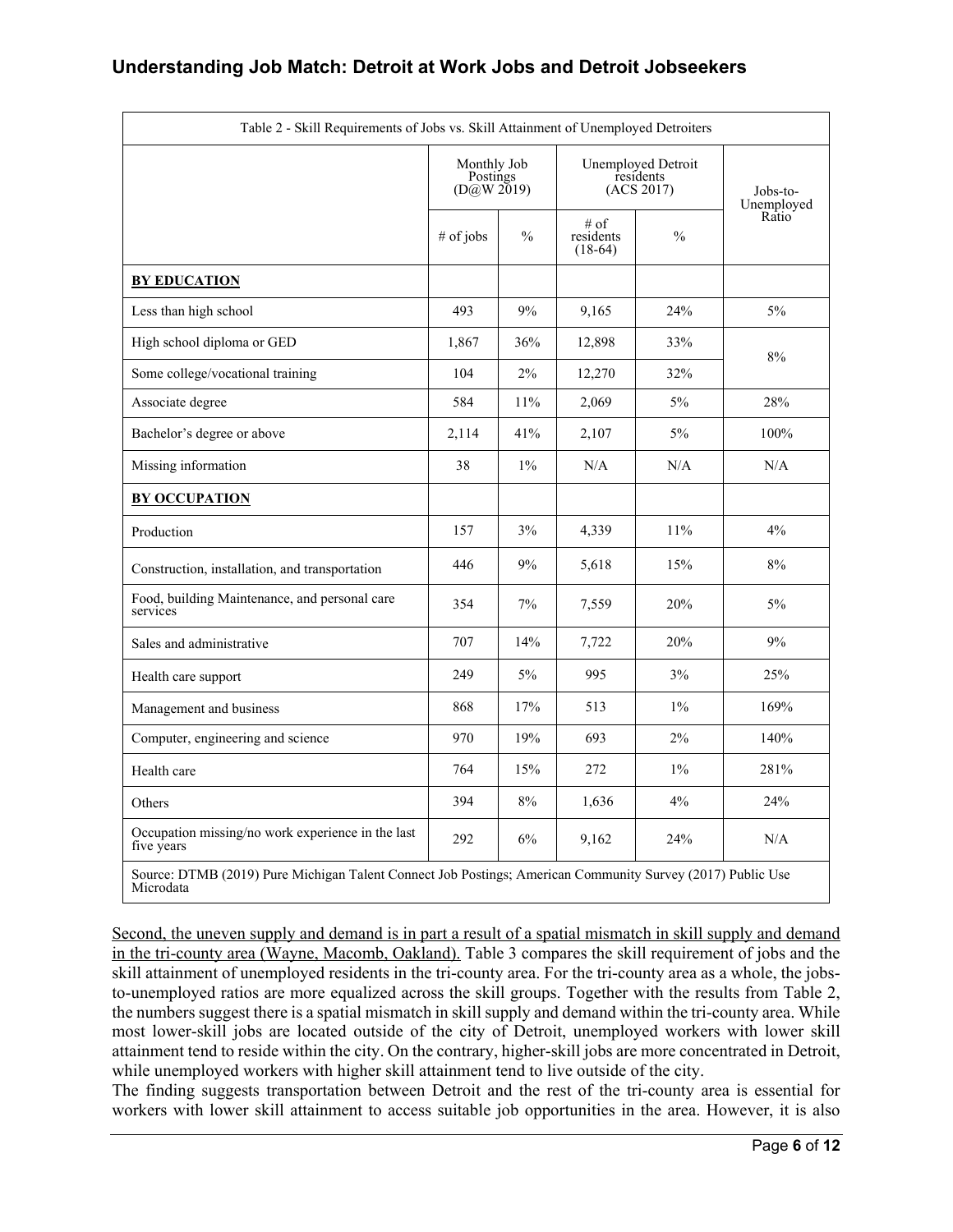worth noting that the overall jobs-to-unemployed ratio is very low for the tri-county area compared to other major Michigan cities. Therefore, an increase in the total number of job opportunities and improvements in transportation are equally critical in facilitating job matches for the unemployed workers in the area.

| Table 3 - Skill Requirements of Jobs vs. Skill Attainment of Unemployed Tri-County Residents                            |                                        |               |                                                  |               |                  |  |
|-------------------------------------------------------------------------------------------------------------------------|----------------------------------------|---------------|--------------------------------------------------|---------------|------------------|--|
|                                                                                                                         | Monthly Job<br>Postings<br>(PMTC 2019) |               | Unemployed Tri-County<br>Residents<br>(ACS 2017) |               | Jobs-to-         |  |
|                                                                                                                         | # of jobs                              | $\frac{0}{0}$ | # of residents<br>$(18-64)$                      | $\frac{0}{0}$ | Unemployed Ratio |  |
| <b>BY EDUCATION</b>                                                                                                     |                                        |               |                                                  |               |                  |  |
| Less than high school                                                                                                   | 2,513                                  | 14%           | 20,475                                           | 18%           | 12%              |  |
| High school diploma or GED                                                                                              | 7,251                                  | 41%           | 39,054                                           | 34%           |                  |  |
| Some college/vocational training                                                                                        | 359                                    | $2\%$         | 31,513                                           | 27%           | 11%              |  |
| Associate degree                                                                                                        | 1,547                                  | 9%            | 6,894                                            | 6%            | 22%              |  |
| Bachelor's degree or above                                                                                              | 5,766                                  | 33%           | 18,586                                           | 16%           | 31%              |  |
| Missing information                                                                                                     | 120                                    | 1             | N/A                                              | N/A           | N/A              |  |
| <b>BY OCCUPATION</b>                                                                                                    |                                        |               |                                                  |               |                  |  |
| Production                                                                                                              | 1,183                                  | 7%            | 9,528                                            | 8%            | 12%              |  |
| Construction, installation, and<br>transportation                                                                       | 1,540                                  | $9\%$         | 15,831                                           | 14%           | 10%              |  |
| Food, building Maintenance, and<br>personal care services                                                               | 1,347                                  | $8\%$         | 21,563                                           | 19%           | 6%               |  |
| Sales and administrative                                                                                                | 2,962                                  | 17%           | 25,994                                           | 22%           | 11%              |  |
| Health care support                                                                                                     | 1,031                                  | 6%            | 2,139                                            | 2%            | 48%              |  |
| Management and business                                                                                                 | 2,187                                  | 12%           | 5,592                                            | $5\%$         | 39%              |  |
| Computer, engineering, and science                                                                                      | 2,908                                  | 17%           | 3,854                                            | 3%            | 75%              |  |
| Health care                                                                                                             | 2,041                                  | 12%           | 1,473                                            | $1\%$         | 139%             |  |
| Others                                                                                                                  | 1,279                                  | 7%            | 7,413                                            | 6%            | 17%              |  |
| Occupation missing/no work experience<br>in the last five years                                                         | 1,077                                  | 6%            | 23,135                                           | 20%           | $\rm N/A$        |  |
| Source: DTMB (2019) Pure Michigan Talent Connect Job Postings; American Community Survey (2017) Public<br>Use Microdata |                                        |               |                                                  |               |                  |  |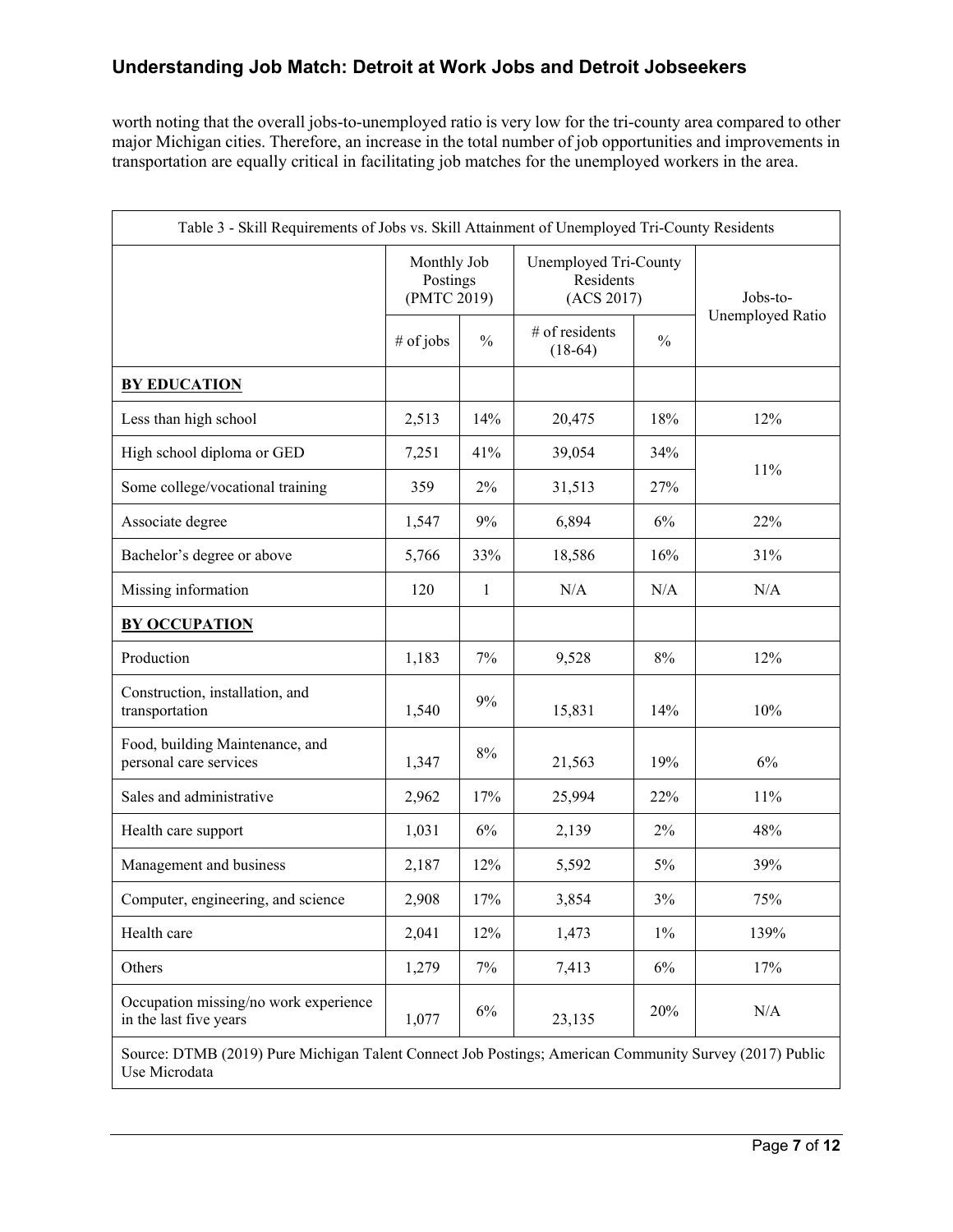Third, large shares of entry-level jobs screen candidates on skills, perceived risk, and their mobility.

- *Experience, education, occupational license, and computer knowledge requirements are common.*  In Table 5, we show that education and skills matter, with nearly 7 in 10 job openings on Detroit at Work's website requiring more than one year of work experience and over half requiring more than high school education. Occupational licenses are also important, with 27% of job postings requiring one, a number that matches national estimates. Finally, the digital economy has arrived in Detroit, with 72% of postings requiring knowledge of how to operate a computer.
- *Job postings do not commonly mention drug screening and background checks.* Of all available jobs, only 11% explicitly stated they perform a drug screen and 5% stated they conduct a criminal background check. Those shares get higher when just looking at jobs requiring a high school education or less, which is our proxy for entry-level jobs. For example, we find 16% of entry-level jobs require drug screening. Given that research conducted nationally finds nearly half of workers (48%) reporting some form of drug screening at their place of employment (Engber, 2015), it is likely that more employers do drug screen and conduct background checks but do not explicitly mention these practices in their job postings.
- *Mobility matters in Detroit.* 18% of all job openings in Detroit require a driver's license. This number rises to 20% for entry-level positions. Similarly, 15% of entry-level jobs require workers to have auto insurance for work purposes, despite the fact that an estimated 60% of Detroiters do not have auto insurance (Reindl, 2017) and those that do pay an exorbitant average premium of around \$5,400 a year (Cooney et al., 2019). A majority of these entry-level jobs also require extensive physical mobility, with 55% of positions involving a significant amount of walking or standing.

| Table 4 - Prevalence of pre-employment screening in Detroit   |                  |            |         |                                     |  |
|---------------------------------------------------------------|------------------|------------|---------|-------------------------------------|--|
|                                                               | All Job Openings |            |         | Jobs Requiring HS or Less Education |  |
| Barrier                                                       | Detroit          | Tri-county | Detroit | Tri-county                          |  |
| Requires more than 1 year work experience                     | 67%              | 59%        | 44%     | 38%                                 |  |
| Requires more than high school education                      | 54%              | 44%        |         |                                     |  |
| Requires an occupational license                              | 27%              | 25%        | 17%     | 14%                                 |  |
| Requires computer knowledge                                   | 72%              | 66%        | 49%     | 46%                                 |  |
| Requires criminal background check                            | $5\%$            | 8%         | 9%      | 11%                                 |  |
| Requires drug screening                                       | 11%              | 11%        | 16%     | 14%                                 |  |
| Requires walking/standing                                     | 39%              | 45%        | 55%     | 60%                                 |  |
| Requires driver's license                                     | 18%              | 18%        | 20%     | 20%                                 |  |
| Requires auto insurance                                       | 15%              | 18%        | 18%     | 16%                                 |  |
| <b>Total Monthly New Job Positions</b>                        | 62,408           | 210,664    | 28,326  | 117,165                             |  |
| Source: DTMB (2019) Pure Michigan Talent Connect Job Postings |                  |            |         |                                     |  |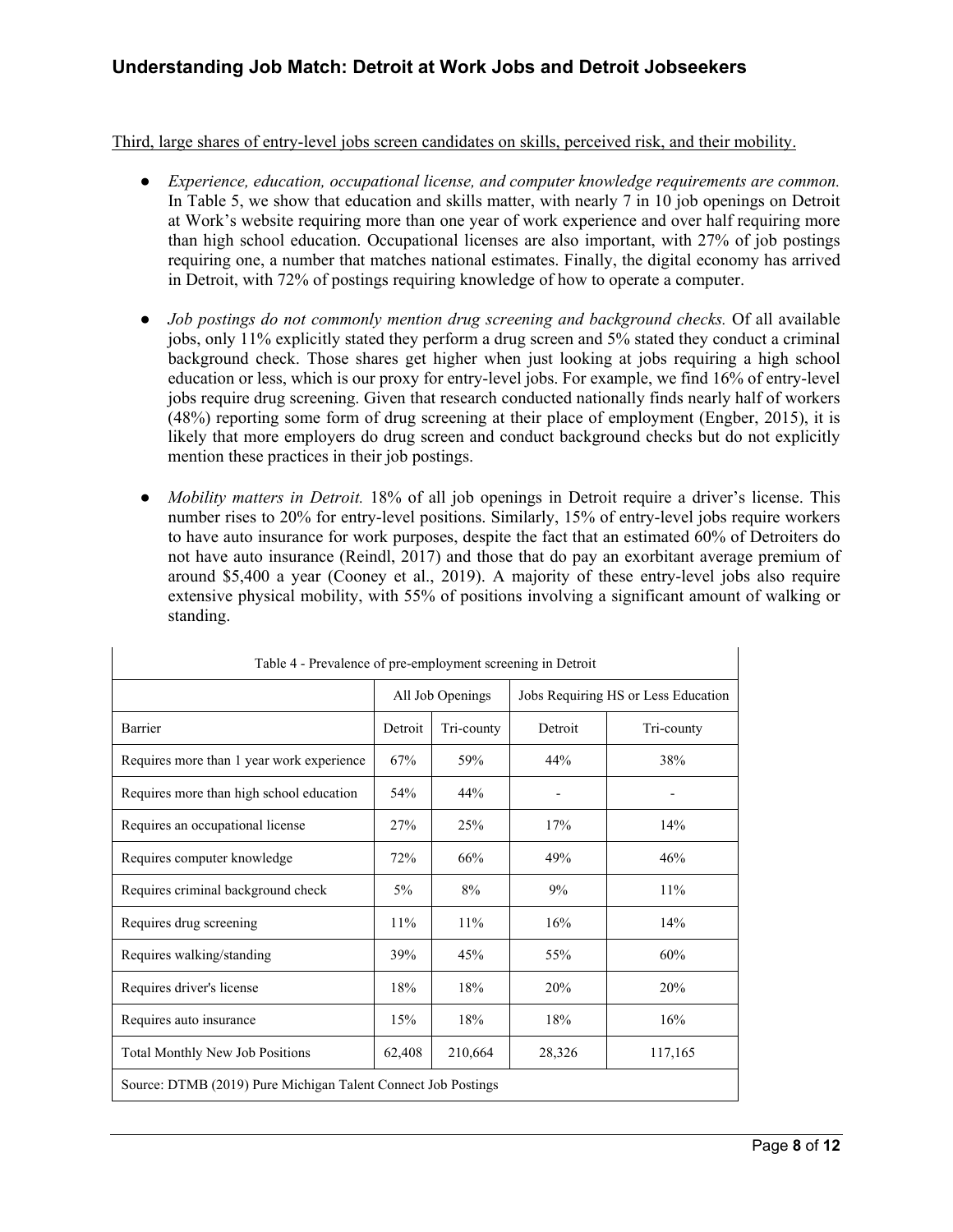#### *How likely are job screening requirements to affect unemployed Detroiters?*

The digital knowledge gap may prevent 45% of unemployed Detroiters from 72% of D@W jobs and 66% of the job openings in the tri-county area. The digital divide in Detroit has gained much attention in the popular media in recent years (Bach, 2017; Massey, 2019; Wisely, 2020). In Detroit, 45% of unemployed residents have no access to computers at home, three times higher than the state average of 16%. For those with a high school education or less, this rate is even higher at 54%.

Nevertheless, 72% of DESC job postings in Detroit and 66% of postings in the tri-county region were in occupations that require computer use and knowledge. This suggests the lack of digital literacy may prohibit 45% of unemployed Detroit residents from qualifying for two-thirds of available jobs, further limiting their choices in addition to any other mismatch in job skills.

| Table 5: Computer Knowledge Requirements vs. Computer Access in Detroit                                                 |                                                                                    |                                |                          |                                    |  |
|-------------------------------------------------------------------------------------------------------------------------|------------------------------------------------------------------------------------|--------------------------------|--------------------------|------------------------------------|--|
|                                                                                                                         | Jobs require computer knowledge<br>Detroiters with no computer access in household |                                |                          |                                    |  |
|                                                                                                                         | % of all jobs                                                                      | % of jobs requiring HS or less | $%$ of all<br>unemployed | % of unemployed with HS<br>or less |  |
| DESC jobs                                                                                                               | 72%                                                                                | 49%                            |                          |                                    |  |
| Tri-county jobs                                                                                                         | 66%                                                                                | 46%                            | 45%<br>54%               |                                    |  |
| Source: DTMB (2019) Pure Michigan Talent Connect Job Postings; American Community Survey (2017) Public Use<br>Microdata |                                                                                    |                                |                          |                                    |  |

Driver's license and auto insurance requirements may prevent 22% of unemployed Detroit residents from  $25\%$  of both D $@W$  jobs and tri-county jobs. In recent months, the State of Michigan has made reforms to laws governing auto insurance and proposed reforms to driver's license suspensions to reduce barriers to employment for Michigan residents. Michigan's highest-in-the-nation auto insurance costs likely contributes to the high share of Detroit residents who fail to purchase auto insurance, and Michigan has some of the strictest laws regarding the suspension of driver's licenses for non-driving related reasons. In 2010 alone, Michigan suspended the licenses of 475,000 drivers (Craven, 2018).

While we do not know what share of unemployed residents lack a license or auto insurance, we do know that 22% of unemployed residents do not possess a car, and therefore may not have insurance or a license. This not only prevents them from obtaining the 25% of job postings that require a license or insurance, but also limits their ability to get to any job.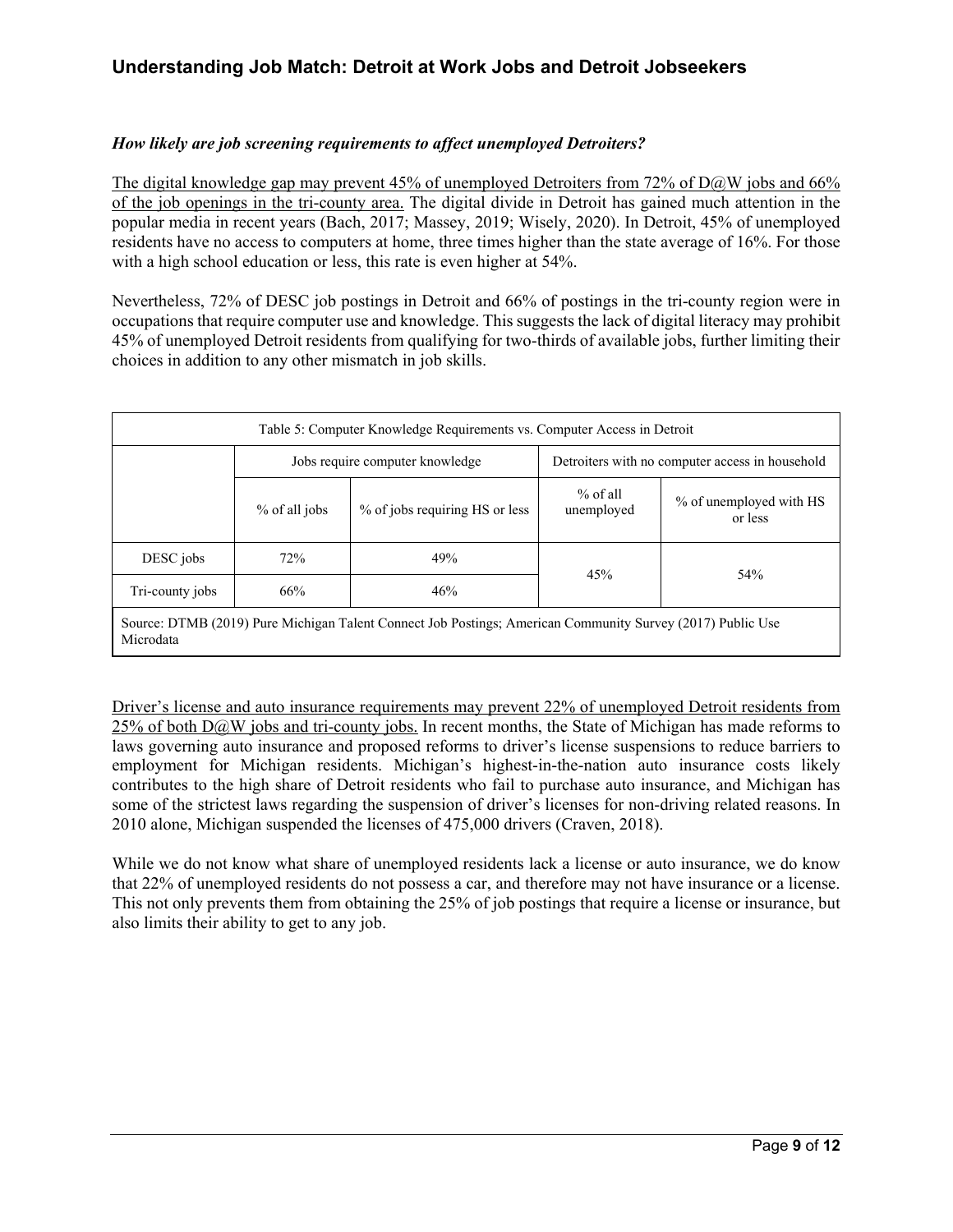| Table 6: Jobs that Require a Driver's License or Auto Insurance vs. Car Access in Detroit                               |               |                                                    |                          |                                     |  |  |
|-------------------------------------------------------------------------------------------------------------------------|---------------|----------------------------------------------------|--------------------------|-------------------------------------|--|--|
|                                                                                                                         |               | Jobs require driver's license or auto<br>insurance |                          | Detroiters with no car in household |  |  |
|                                                                                                                         | % of all jobs | $%$ of jobs<br>requiring HS or<br><i>less</i>      | $%$ of all<br>unemployed | % of unemployed<br>with HS or less  |  |  |
| DESC jobs                                                                                                               | 25%           | 18%                                                | 22%                      | 26%                                 |  |  |
| Tri-county jobs                                                                                                         | 25%           | 17%                                                |                          |                                     |  |  |
| Source: DTMB (2019) Pure Michigan Talent Connect Job Postings; American Community Survey<br>(2017) Public Use Microdata |               |                                                    |                          |                                     |  |  |

Very few unemployed Detroiters have state occupational licenses, which are required for  $27\%$  of D $@W$ jobs and 25% of jobs within the tri-county region. In Michigan, the state mandates that individuals receive a license before they can legally perform certain types of jobs, and Michigan ranks roughly in the middle of all U.S. states in the share of jobs with license requirements (Skorup, 2017). Such state-level licensure requirements were found in nearly 27% of all  $D@W$  job postings and 25% of the tri-county jobs. This may be a lower bound for the share of jobs requiring an occupational license since we did not include licensure requirements specific to Detroit. Meanwhile, 95% of unemployed Detroit residents report not having an occupational license. If we only consider non-college jobs in both Detroit and the tri-county region, the percentage of jobs requiring a license drops substantially but is still much higher than the percentage of residents that have such licenses. In sum, occupational licenses may be a severe barrier to employment in Detroit.

| Table 7: Jobs that Require a State Occupational License vs. Licensure in Detroit                                                                   |                                                                                 |                                   |                                                        |     |  |  |
|----------------------------------------------------------------------------------------------------------------------------------------------------|---------------------------------------------------------------------------------|-----------------------------------|--------------------------------------------------------|-----|--|--|
|                                                                                                                                                    | Jobs require an occupational license<br>Detroiters with no occupational license |                                   |                                                        |     |  |  |
|                                                                                                                                                    | % of all jobs                                                                   | % of jobs requiring HS or<br>less | % of unemployed with HS or less<br>% of all unemployed |     |  |  |
| DESC jobs                                                                                                                                          | 27%                                                                             | 17%                               | 95%                                                    | 96% |  |  |
| Tri-county jobs                                                                                                                                    | 25%                                                                             | 14%                               |                                                        |     |  |  |
| $(0.016, 0.010)$ D 11' II MC 1.<br>$P(T110)$ $(0.010)$ $P = 111$<br>$\pi$ 1 $\alpha$ $\pi$ 1 $\alpha$ $\alpha$ $\pi$ 1 $\alpha$ $\alpha$<br>$\sim$ |                                                                                 |                                   |                                                        |     |  |  |

Source: DTMB (2019) Pure Michigan Talent Connect Job Postings; Current Population Survey (2016-2019) Public Use Microdata

39% of the  $D@W$  job postings were in occupations for which walking or standing is likely necessary, with the percentage increasing to 45% within the tri-county region. If we consider only non-college jobs, these rates climb to more than half of all available jobs for both Detroit and the tri-county region. Thus, the choice of jobs for residents with a physical disability is significantly reduced.

Although only 5% of job seekers in Detroit have reported physical disability, the physical disability rate is 25% among working-age adults who were not in the labor force (not working and not seeking employment). For these workers, their physical disability, combined with a limited choice of jobs, could play a role in keeping them on the sidelines of the labor market.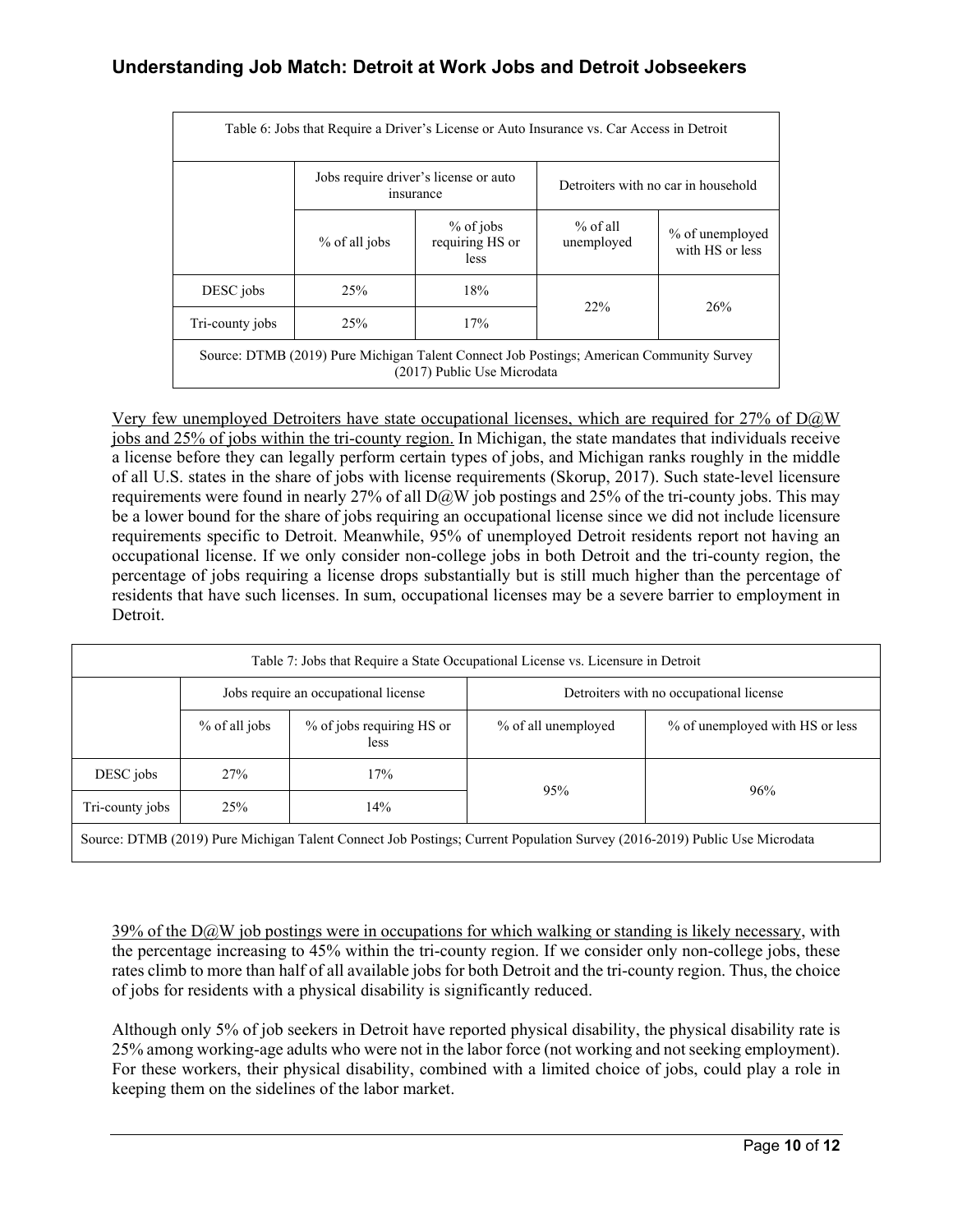| Table 8: Jobs that Require Walking/Standing vs. Physical Disability in Detroit                                          |               |                                               |                                       |                                    |  |
|-------------------------------------------------------------------------------------------------------------------------|---------------|-----------------------------------------------|---------------------------------------|------------------------------------|--|
|                                                                                                                         |               | Jobs require walking or standing              | Detroiters with a physical disability |                                    |  |
|                                                                                                                         | % of all jobs | $%$ of jobs<br>requiring HS or<br><i>less</i> | $%$ of all<br>unemployed              | % of unemployed<br>with HS or less |  |
| DESC jobs                                                                                                               | 39%           | 55%                                           | $5\%$                                 | 6%                                 |  |
| Tri-county jobs                                                                                                         | 45%           | 60%                                           |                                       |                                    |  |
| Source: DTMB (2019) Pure Michigan Talent Connect Job Postings; American Community Survey (2017)<br>Public Use Microdata |               |                                               |                                       |                                    |  |

#### **Conclusion**

Overall, our analysis suggests that even prior to the COVID-19 crisis, unemployed Detroiters encountered significant barriers to work as a result of low overall job demand in the area and a mismatch between the skill requirements of the jobs and the skill attainment of the workers. While there is an excess supply of workers with lower skill attainment, there is a scarcity of demand for entry-level jobs. The data also suggest there is a spatial mismatch of jobs within the tri-county area, with lower-skill jobs more likely to be located outside Detroit and lower-skilled unemployed residents more likely to live within the city.

To facilitate job matches for the unemployed workers in Detroit, both an increase in the total number of entry-level job opportunities and improvements in transportation are equally crucial. The increase in demand for entry-level jobs might be achieved by encouraging employers to relax job requirements or by providing a pathway for applicants to meet the requirements. In a similar vein, state licensure requirements are also potential roadblocks for the unemployed. These burdens can be lessened by a combination of employers providing on-the-job training that enables employees to obtain their licenses while working and the state matching unlicensed job applicants with programs designed to help the underserved obtain professional training. Moreover, transportation between Detroit and the rest of the tri-county region is vital for lower-skilled workers to pursue job opportunities outside of their neighborhoods. As most unemployed residents do not own a car, a robust transit system is paramount for providing access to better opportunities for those in greatest need. Ultimately, in tackling issues from both the labor demand and labor supply sides, government leaders from across the region can expand employment opportunities for unemployed residents both in Detroit and the greater tri-county area.

#### **References**

Bach, T. (2017, December 6). "Detroit's digital divide is leaving nearly half the city offline". *Detroit Metro Times.* [https://www.metrotimes.com/detroit/detroits-digital-divide-is-leaving-nearly-half](https://www.metrotimes.com/detroit/detroits-digital-divide-is-leaving-nearly-half-of-the-motor-city-offline/Content?oid=7625861&showFullText=true)[of-the-motor-city-offline/Content?oid=7625861&showFullText=true](https://www.metrotimes.com/detroit/detroits-digital-divide-is-leaving-nearly-half-of-the-motor-city-offline/Content?oid=7625861&showFullText=true)

Burton, J., Ehrlich, G., Grimes, D., Manaenkov, D., McWilliams, M. & Thapar, A. (2020). *The Detroit Economic Outlook for 2019-2024*. Research Seminar in Quantitative Economics, University of Michigan. Retrieved from [https://detroitmi.gov/sites/detroitmi.localhost/files/2020-](https://detroitmi.gov/sites/detroitmi.localhost/files/2020-02/Detroit%20Forecast%20%282020.02%29_0.pdf) [02/Detroit%20Forecast%20%282020.02%29\\_0.pdf](https://detroitmi.gov/sites/detroitmi.localhost/files/2020-02/Detroit%20Forecast%20%282020.02%29_0.pdf)